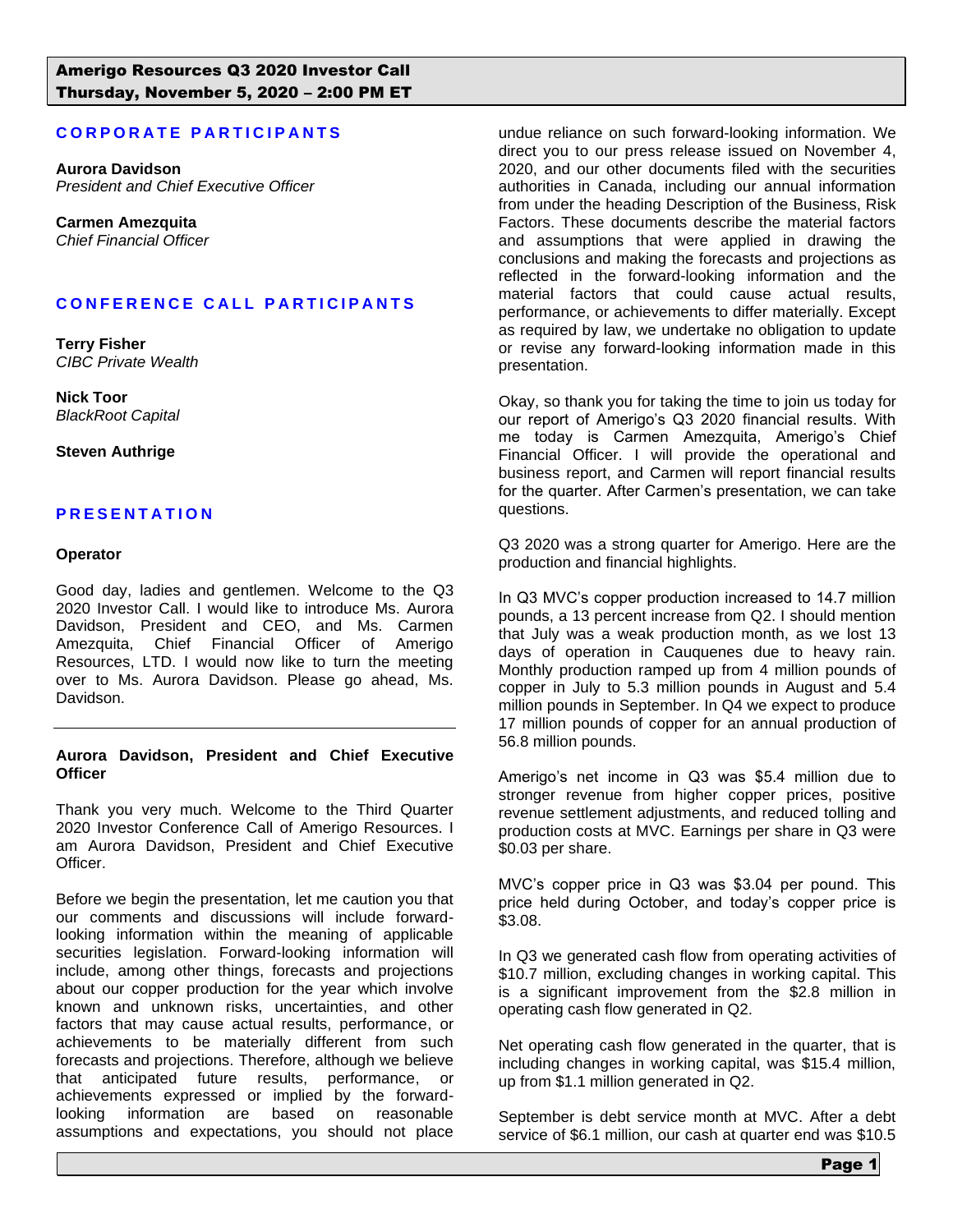million. That is \$10 million higher than ending cash on June 30. In October we fully funded the Company's debt reserve account with \$6.1 million, essentially guaranteeing the next debt service, which is in March 2021.

While we continue to have a working capital deficiency, we are closing the gap. Our working capital deficiency on September 30 was \$18.2 million, which is \$8.5 million lower than on June 30. Under the current variables of production, costs, and copper prices, we project to meet debt obligations with banks and with Codelco as they come due.

Our business at Amerigo is not only to produce as much copper as we can, we also need to do it at the lowest cost. In Q1 and Q2, in response to low copper prices, we implemented an economy of (inaudible) approach to cost containment at MVC, with cash costs in Q2 dropping to \$1.72 per pound compared to \$1.94 per pound in Q1. We were not able to sustain the same trend in Q3, and cash costs increased to \$1.80 per pound, which was higher than guidance. Specific factors affecting cash cost trending were a stronger Chilean peso in Q2, the effect of severance payments at MVC, lower by-product credits, and higher operating costs than we had in Q2.

While I am the first person to acknowledge that operating with only essential maintenance and reduced services as occurred in Q2 is not sustainable in the long term, as copper prices stabilize in the current range over \$3 per pound, or over that price range, it is imperative that we can control our cost structure and continue to identify cost reduction opportunities, avoid duplications and inefficiencies, and that we tirelessly enforce fiscal discipline to prevent cost scale-ups. I have to say, however, that cash costs is a tricky measure of performance, as it includes, in our case, the moly byproduct credits. A good moly price, which is something we do not control, can yield a nice-looking cash cost, and vice versa. Starting with our next cash cost guidance, we will include information on the moly price assumptions so that we can provide more clarity and colour on the metric of cash costs.

I also want to provide some more colour on how our cash cost is structured. If we look, for example, at Q3's cash cost of \$1.80 per pound, we can see that the most significant costs are power, smelting and refining, lime, and grinding media. These four items total \$1.12 per pound, or 62 percent of cash costs, and are costs that fall outside of our direct control. We receive power at contractual rates. Grinding cost is mostly driven by steel market prices. The same occurs with lime, and smelting and refining costs are annual industry benchmarks.

Our area of control falls essentially in the other costs, which include labour, maintenance, water recovery costs, Cauquenes operations, environmental compliance, quality control, and safety. This is where we need to be laser-focused to continue to improve total and unit cost performance at MVC.

You know, of course, that another key component to predict our earnings stream in addition to cash costs is the royalty to El Teniente, which is correlated to the price of copper. In Q3 royalties to El Teniente represented \$0.69 per pound.

Moving on to the operational update, the first thing I want to mention is MVC's continued excellent response regarding COVID-19. This is easier said than done. Our operation continues to be unaffected by COVID-19. No effect on copper production, costs, disruption to the supply chain, or disruption to concentrate shipments from MVC. MVC's COVID-19 safety protocols have received commendation by the Chilean Ministry of Mines and are now an integral part of our operation.

Let me provide a quick update regarding water, which is a critical input for MVC. When we talk about water supply at MVC, we necessarily need to talk about rain, which is our cost-free way of securing material amounts of water that can be used and safely stored in Colihues, which is essentially MVC's water reserve dam. The 2020 rain season at MVC's region is over. This year we saw a return to almost normal rainfall levels, and as a result, MVC's water reserve at Colihues increased from a low point of 300 cubic metres earlier this year to 10 million cubic metres, a level that has been able to be maintained to date. These existent water reserves are sufficient for MVC to have normal operations at Cauquenes until the start of the 2021 rain season. Of course, normalized rain benefits everyone in the region, MVC, El Teniente, agricultural producers, and the communities at large.

Notwithstanding the above, maximizing water recycling at MVC and minimizing water lost in the water discharged downstream from MVC are critical for us to maintain a sustainable water matrix. This is achieved by optimizing the performance of the three huge water thickeners at MVC. The thickeners currently receive water that has been used at MVC's plant and recirculate this water to Colihues for storage at a rate of 1,400 litres per second. This month we are completing the installation of a new water pumping line that will allow us to increase recirculation to 1,600 litres per second.

We have also received and are installing new reductors (phon) for the thickeners to ensure they can mechanically handle this additional load. This was the original project we envisioned late last year to have more water recirculation capacity. However, this year we went a step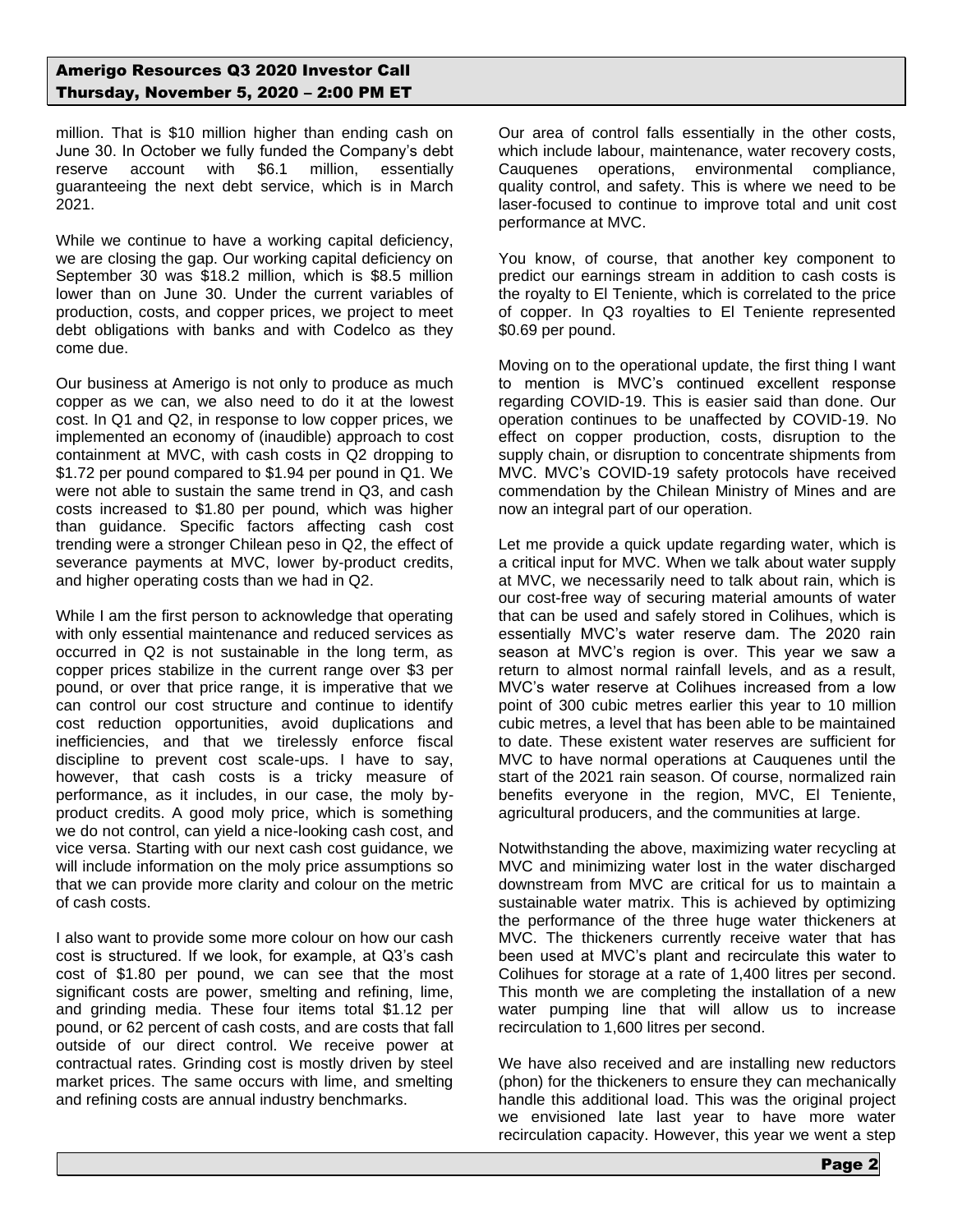further and retained the services of geology experts Patterson Cook (phon) to find out what else could we do. Patterson Cook are concluding their recommendations for a potential increase to 2,100 litres per second, which would be achieved with the installation of variable speed underflow pumps at the thickeners. An engineering study on this potential project is expected in December and would be prioritized as a sustaining Capex project.

During Q3 we continued advancing on the MVC plant optimization program. As our technical expert has indicated, we are surgically optimizing specific areas of the plant, and we're doing that without any interruption to the production process.

At the start of this optimization process, the first action item identified was to improve classification of the coarse and fine fractions of the material that comes into the plant by improving the performance of classification equipment called hydrocyclones. Poor performance of the hydrocyclones was causing coarse copper to be lost to the overflow of these hydrocyclones, and it never made it into the grinding and floatation processes. (Inaudible) Smith conducted a study to identify how to make classification more efficient. They recommended that MVC change its existing mix of 15-inch, 20-inch, and 30 inch cyclones to (Inaudible) Smith's 15-inch highefficiency hydrocyclones. The recommended equipment would have cost \$3 million, plus installation, and had a lead time of 52 weeks. We did not have the time to wait and determined the key recommendation was to change to a smaller hydrocyclone, even if it was not a highefficiency one. We found an alternative in Chile which cost 16 percent of the cost of the (Inaudible) Smith units and has a lead time of six weeks.

In September we installed the first six 15-inch hydrocyclones at MVC as a planned trial. A substantial reduction in coarse copper lost to the cyclone overflow was confirmed. With this proven result, we are proceeding to change a further 22 hydrocyclones through Q4. At year end we will have changed 28 of the 40 hydrocyclones used to classify the fresh tailings. The remaining 12 units would require a new pumping system, which is a more capital intensive project. We are currently conducting engineering for that project and expect results in December.

Classification of the Cauquenes tailings has been simplified by eliminating a double cycloning process. As of now half of the Cauquenes cyclones are 15-inch and half are 20-inch, and before year end the 42 cyclones at Cauquenes will be 15-inch units. We have received lab (phon) and grinding studies from which we are fine-tuning the grinding protocols at MVC. This is a work in progress that will spill into Q1 2021.

In summary, there is a lot of ongoing work at the MVC plant. The improvements we are seeing on production month-and-month are consistent. We're incorporating this data into our production model for 2021, and we expect to provide additional information on this in January of next year.

A brief update on labour matters. As you know, MVC has two unions, workers and supervisors. The collective agreement with the supervisors union, which is comprised of 49 members, expires on January 1, 2021. The union is scheduled to present their contract proposal to MVC between now and November 15. We have a good relationship with the supervisors, as we do with our workers, and expect to reach a three-year agreement with them most likely during December.

You may recall that in October last year Chile faced significant social unrest. The government of Chile listened and responded swiftly, organizing a referendum which was originally scheduled for April, but was delayed to October 25 due to COVID-19. In this referendum, Chileans voted by democratic majority that the country needs a new constitution. The new constitution will be drafted by a convention of 155 elected citizens, which will be voted in on April 11, 2021. The constitutional convention will have up to one year to produce a draft text of the new constitution, and a draft text will then be put to another public vote to either approve or reject the new constitution in mid-2022.

Chile's current constitution dates to 1980 and was drafted under the Pinochet dictatorship. It is a pro free market constitution under which Chile has enjoyed significant economic growth. Chile, however, is concerned about aspects that are common in most countries, demands for better public health, better public education, concerns about income inequality, and how best to fund the pension system, etc.

Chile's response to last year's social unrest was, in my humble opinion, phenomenal. The referendum presented an orderly, fast, and democratic response. However, there are, without question, risks associated with changing the constitution of a country. There could be changes to laws on mining, business, or taxation. But one critical aspect to keep in mind is that mining is a fundamental driver of Chile's economy.

We are bullish on copper price, especially if Joe Biden gets his 270 required votes. The Biden administration expects to spend \$2 trillion over four years to improve infrastructure, create zero emissions public transport, and create clean energy jobs. One Biden proposal is a massive build-out of the U.S. railway system, which would be a significant boon to steel and copper. Biden's victory would be a great gain for green investment and

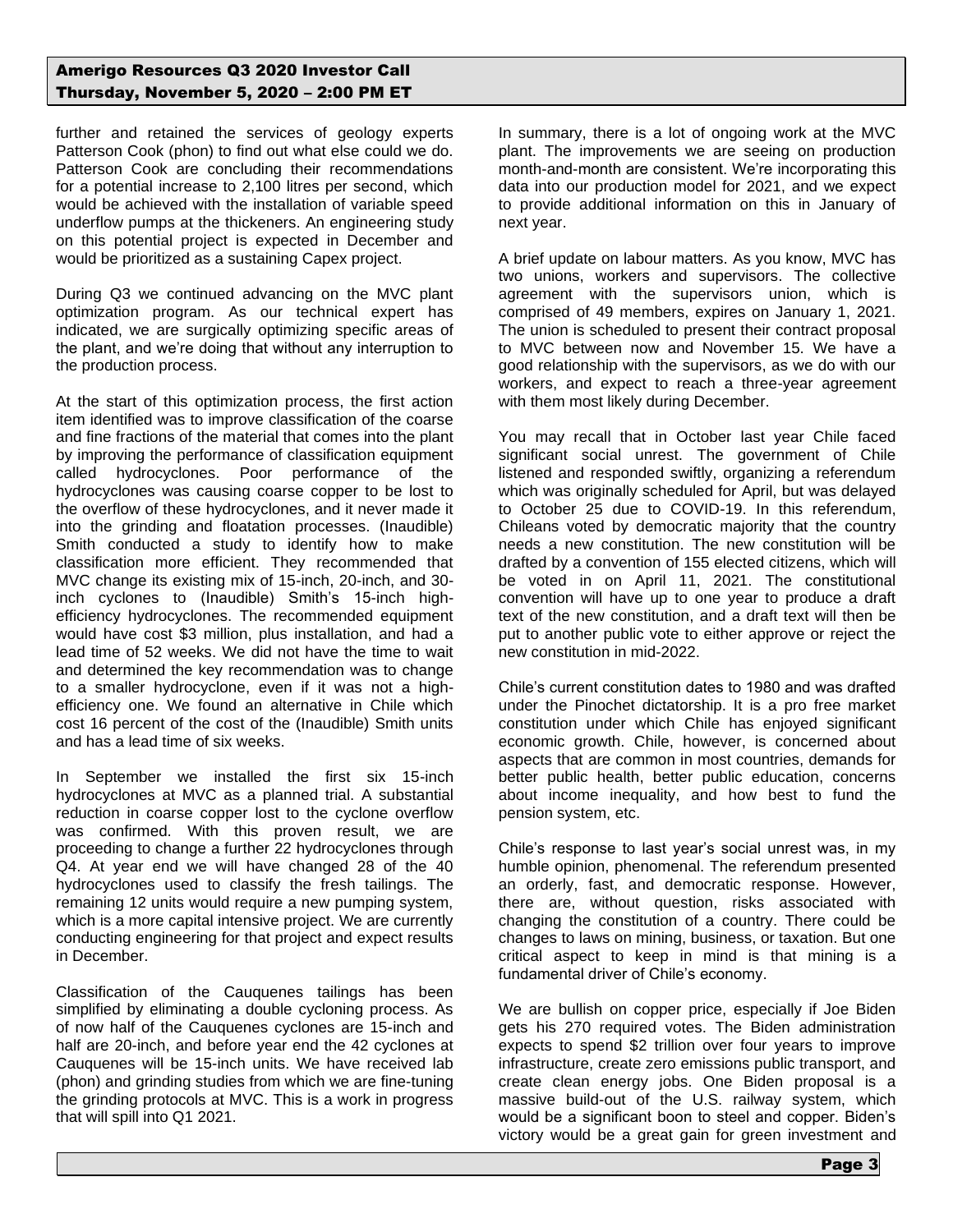copper demand because all the wiring and conducting material used for green technologies relies heavily on copper. These factors could spark a multi-year boon for copper.

As usual, I will finish by stating Amerigo's value proposition. Amerigo owns a solid asset in MVC. MVC is a resilient operation that has operated continually for 28 years through the highs and lows of copper cycles. We have a long-term contract and a solid relationship with Codelco, the world's biggest copper producer. We are a low Capex operation. We have manageable debt and a good relationship with our lenders. Our objective is to return to a sustainable dividend payment capacity on the back of a solid operation and strong copper prices.

I will now turn the call to Carmen for our financial update. After Carmen's presentation, we can take questions.

## **Carmen Amezquita, Chief Financial Officer**

Thank you, Aurora. We are pleased to present the third quarterly report of 2020 from MVC in Chile. The third quarter marked improvements in production in financial results when compared to the first half of the year. Aurora has provided the highlights of production.

In terms of financial results, Amerigo posted a net income of \$5.4 million in the quarter, up from a net loss of \$3.6 million in the preceding quarter. Both basic and diluted earnings per share in Q3 were \$0.03.

After dealing with low copper prices in the first half of 2020, copper prices increased. Amerigo's average copper price in Q3 was \$3.04 per pound, an increase from the average copper price of \$2.61 in Q2 and \$2.35 in Q1. As shareholders that have been following us for some time know, Amerigo's financial performance is highly sensitive to copper prices. In Q3 our average copper price was \$3.04 per pound, and today's LME copper price was \$3.08 per pound.

Another factor affecting earnings are the changes in copper price from one quarter to the next. This is so because of our M+3 (phon) price convention for copper sales where the final settlement prices is the average LME price for the third month following the production of copper concentrate.

Q3 revenue was booked with the provisional copper price of \$3.04 per pound, and final prices will be the average copper prices for October, which remained at \$3.04 per pound, November, and December. A 10 percent change on a \$3.04 per pound provisional price would translate into higher or lower earnings of close to \$4.5 million in Q4.

The Q3 average realized copper price resulted in gross copper sales for the quarter of \$44.3 million and positive settlement adjustment of \$5.9 million. As items deducted from revenue, we had \$9.8 million in royalties to DET, smelting and refinery costs of \$4.5 million, and transportation costs of \$478,000, resulting in net copper revenue of \$35.4 million. The Company also had molybdenum revenue of \$2.1 million for total revenue in Q3 of \$37.6 million.

Total production and tolling costs, including depreciation, were \$28.6 million. The Company's cash cost increased in Q3 2020 to \$1.80 per pound compared to \$1.72 per pound in Q2 2020 and \$1.56 per pound in Q3 2019. The cash costs were higher than in the prior year period mainly due to a decrease of \$0.22 per pound in byproduct credits. By-product credits were higher in Q3 2019 due to stronger molybdenum prices and production and from slag processing.

In Q3 2020 there were lower general and administrative costs of \$604,000 compared to \$826,000 in Q3 2019. This related mostly to a decrease in share-based payment compensation.

Derivatives to related parties was \$303,000, including a royalty to related parties of \$260,000 and a fair value adjustment to the royalty derivative of \$43,000.

Other losses gained was a loss of \$15,000 consisting of a foreign exchange expense of \$86,000, which was partially offset by other gains of \$71,000.

Finance expense in the quarter decreased to \$784,000 compared to \$3.6 million in Q3 2019. Finance expense was much higher in the prior year period as it included \$1.6 million from the loss on modification of debt and a \$836,000 fair value adjustment loss on interest rate swaps.

The Company had an income tax expense of \$1.9 million and a net income of \$5.4 million.

In respect of cash flow in the quarter, cash generated from operations was \$10.7 million in Q3 and \$15.4 million after working capital changes. Uses of cash in the quarter included \$540,000 used in investing activities related to the purchase of property, plant, and equipment; the repayment of borrowings of \$4.7 million; and lease repayments of \$345,000. Ending cash at September 30 was \$10.5 million.

The Company's outstanding debt with banks is currently \$47 million. The scheduled debt payments are \$4.7 million plus interest semi-annually in March and September up to March 2023, and a final payment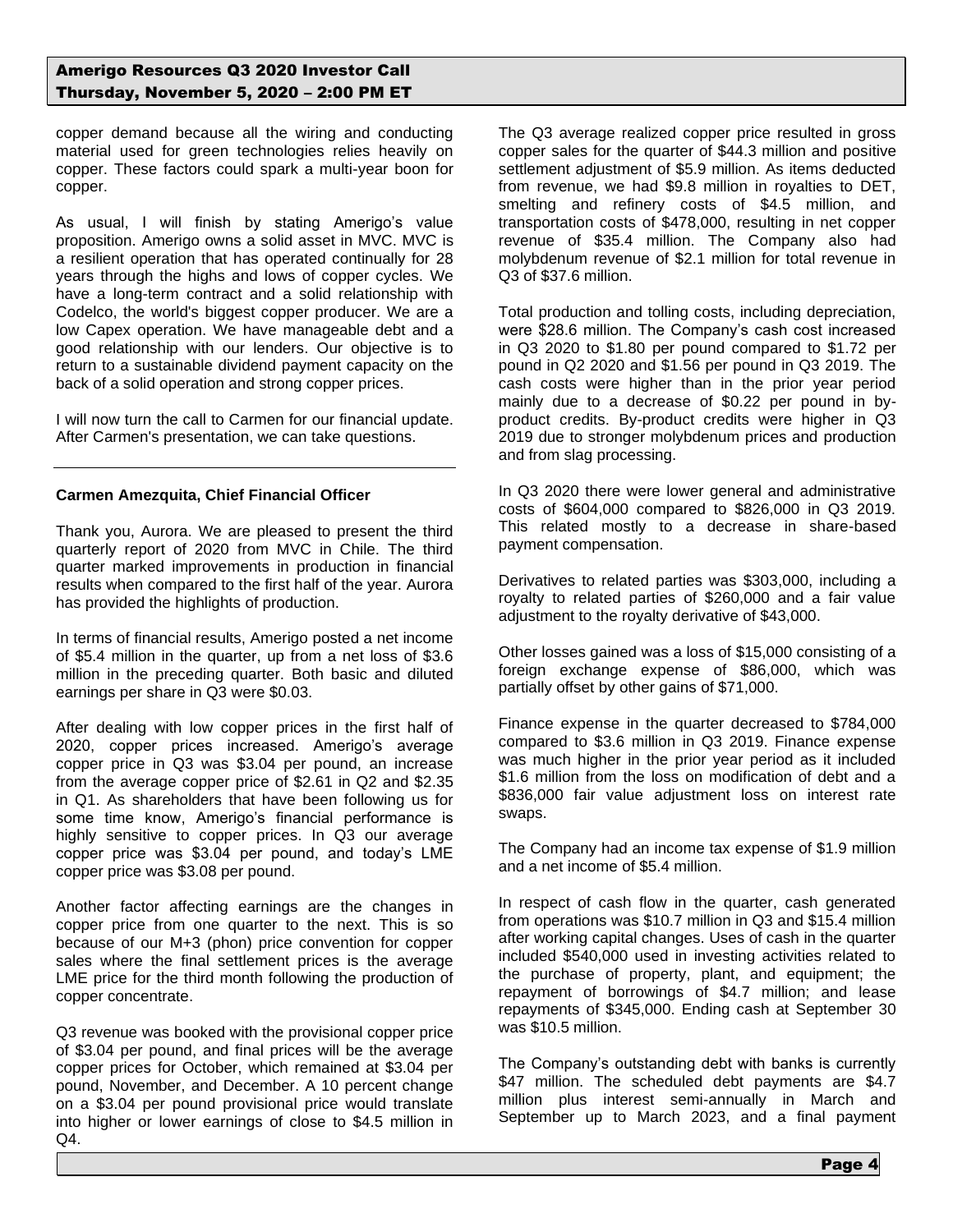currently scheduled for September 2023 of \$23 million plus interest.

In 2021 we will also be repaying \$7.3 million to Codelco, which is a deferral of revenue settlement adjustments. Payments will start in January at a rate of \$600,000 plus interest.

Under the current variables of production, costs, and copper prices, we project to meet debt obligations with banks and with Codelco as they become due.

Production results in Q3 continue in line with expectations and guidance, coming in 9 percent higher than the Q3 2020 guidance that was provided in the Q2 2020 production results. We will report Q4 financial results mid-February 2021, and we want to thank you for your continued interest in the Company during this year. We will now take questions from call participants.

# **QUESTION AND ANSWER SESSION**

#### **Operator**

Thank you. We will now take questions from the telephone lines. If you have a question, please press star, one, on your telephone keypad. If at any time you wish to cancel your question, please press the pound sign. Please press star, one, at this time if you have a question.

The first question is from Terry Fisher (phon), CIBC Private Wealth. Please go ahead.

### **Terry Fisher, CIBC Private Wealth**

Yes, thanks. Congratulations, Aurora and Carmen. I think we see a lot of progress in this quarter. The stock doesn't seem to care very much. It's not doing anything. I see that December copper is at \$3.11, and that's really not helping, either. But I think it just takes time for these things to percolate through, because you're not in the same kind of spotlight as, say, Southern Copper is, or even Lundin. But for those of us who've been there a long time, it's certainly a nice quarter to see.

I particularly am happy to see while you're controlling your operating costs that the G&A is also going down. But related to that, it leads to one of the questions I have, which is as we get to the point now and further, as copper prices go higher where you're going to generate free cash flow, any Board has got four ways they can spend the free cash flow. Most people would automatically think about let's reestablish the dividend, but I think in this case

you'd want to probably work the debt down, and I think you have the ability to prepay some of that, or even to prepay the amount owing to Codelco. But the third thing, after dividends and repaying debt, would be to buy back shares. The fourth thing, of course, would be to invest in some kind of an expansion, not necessarily where you are now because I think you've kind of maxed that out. I'm talking about, you know, when Rob was still around, he was talking about looking at getting into other types of opportunities, similar to what you're doing now, perhaps with some other mines elsewhere.

So, this is a long, rambling question, but it all relates. You've got \$2.68 million worth of investments on the books, which has been there a long time. I believe in small mining companies that the value of that was up this quarter. But what I'm concerned about there is what that implies for where the Company is going in the future. So to add all that up, what I just said, where would be the first use of additional funds, and then the second use, and is there any plan at this stage to—if we look down the road where things are going really well, to expand the way you were talking about before you became CEO, and what about these shares, or these small mining companies? Why not get rid of that as metals prices are improving, if you're able to unload those things and get the cash out of there and focus on the existing operation? Or are those kept because there is a plan to maybe go in that direction in terms of expansion with your capital?

Sorry for the long question. You can see, I think, how it all ties together. Plus, sorry, buying back shares as a use of cash is important to me because I see that there were options issued and some exercised at below current market prices. I'm sensitive to preventing any further dilution through granting of options at these really low prices because we all think the stock's worth a lot more than where it's trading.

Okay, so I'll stop now.

### **Aurora Davidson, President and Chief Executive Officer**

Terry, thank you for your question. It's useful to have this discussion and it's a good problem to have, to think what are you going to be doing with your surplus cash flow. I think everybody will agree on that. So I'm glad that we're having the discussion.

One of the aspects that you mentioned is debt repayment. Debt repayment is important to us, and it's also a requirement to us. Under our finance agreement with the banks at MVC, there are avenues for us to make what are called restricted payments, or payments up to the parent company provided there is a cash sweep, and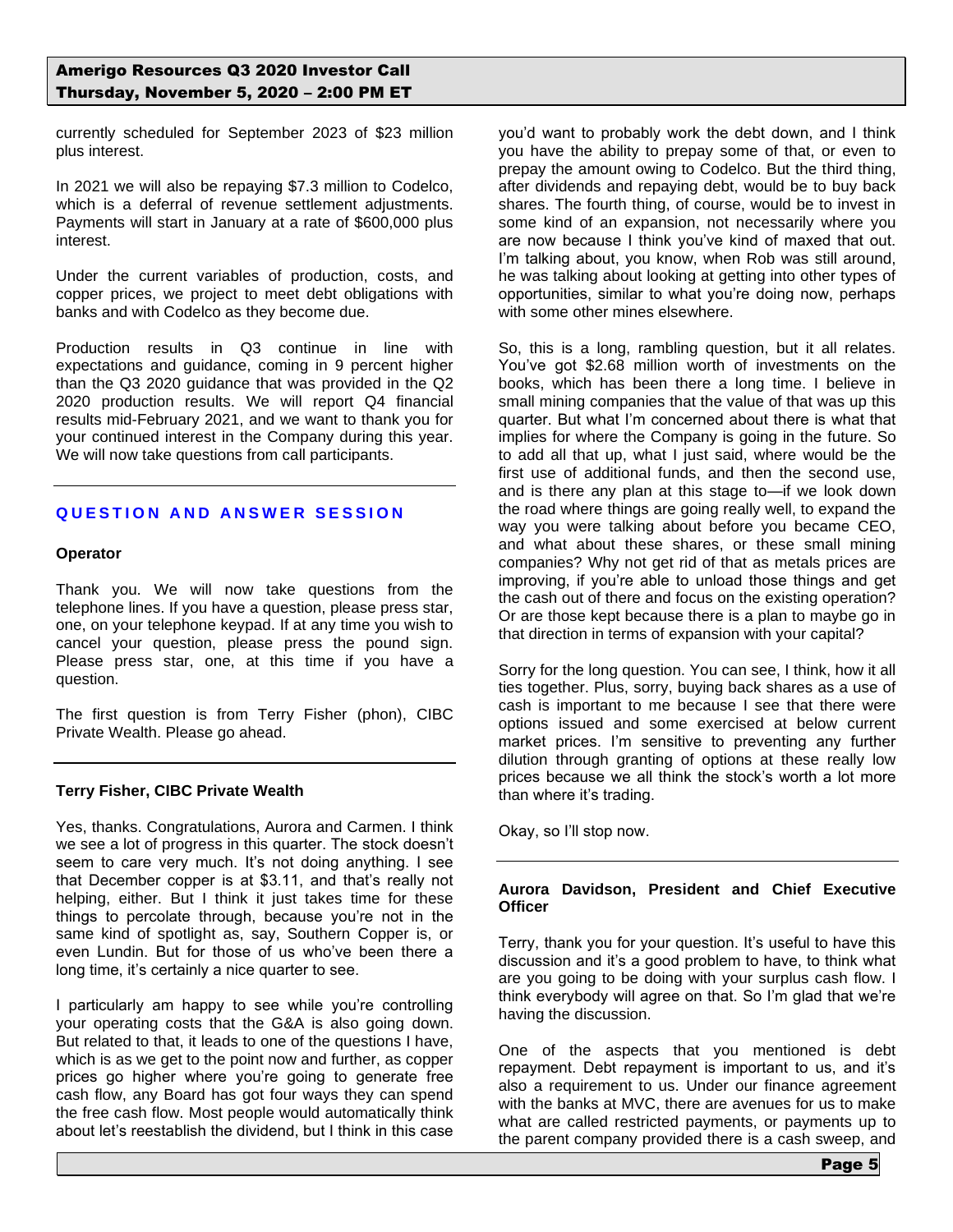# Amerigo Resources Q3 2020 Investor Call Thursday, November 5, 2020 – 2:00 PM ET

we've spoken about this before. So, two conditions have to be met for us to have accessibility to surplus cash into either implementing or re-implementing a dividend payment or doing a share buyback, for example, and those are, first of all, we have to meet a debt service coverage ratio of 1.4, which we didn't meet in June but we could easily meet if things continue to trend the way they are doing. That's one of the requirements. The other one is that we would have to do a cash sweep of 50 percent of the cash available as a debt repayment into the banks. That's one of the conditions, right?

With that being done, another aspect to consider is any dividend implementation would have to be a sustainable dividend implementation. We don't want to put in a dividend payment that we're not going to be able to maintain the following quarter.

So I think that those are some of the variables that we would have to consider, the quantum of available cash, the discussion of at least 50 percent of that would have to be cash sweeped as a debt reduction, which would essentially reduce that big balloon payment that Carmen mentioned we have in September of 2023, and the sustainability.

Share buybacks, we've done that in the past as a second mechanism of allocating this existing surplus cash flow, so that would be something to consider vis-à-vis how sustainable the dividend reinstatement looks to the Board at that point in time.

You also mentioned the investments that we have in other mining companies. Essentially, it's only one, Losendis (phon) Copper. That's all public disclosure in our documentation. It is a passive investment and yes, it's not a core, critical investment that we intend to carry. If the opportunity should arise for us to realize on that investment, that is something that the Company would consider.

### **Terry Fisher, CIBC Private Wealth**

Okay, then I only have two other quick ones. One is, I don't know where I saw this, but I read that the impact of the labour situation, as well as maybe uncertainty over COVID, has caused Codelco to defer some expansion plans that they had at El Teniente. I don't know whether that affects your operations at all.

The other question, I'll just table it with you and then I'm done, and that is that apparently there's been a La Niña developing. I think the Pacific water temperature's down by about 1.6 degrees the last time I saw that. I may have changed since. That should mean a cold, wet winter, which is summer in your area, so maybe that's

prospectively good for rainfall. I don't know whether you've seen anything about that, but—so those are my two questions.

## **Aurora Davidson, President and Chief Executive Officer**

You know, I mean, the weather patterns change all the time. We don't have any indication of anything unusual occurring weather-wise in Chile.

You mentioned the labour situation. Codelco and El Teniente are basically in full resumption of their operational activities. Operations were not significantly affected by COVID, but they have been catching up on the operational realm to catch up with any lost production. They've done a very good quarter in Q3 and expect to continue to do so in Q4. We're seeing a lot of prioritization to make up for any lost production in the year.

Expansion plans are also being reestablished at El Teniente. Teniente is the jewel of the crown of Codelco, so they are prioritizing the reinstatement of their expansion plans. That is not affecting us, so that's all progressing well.

In respect of the labour situation, I mentioned that we have our negotiation with supervisors. One of the aspects that we're seeing are very reasonable approaches between employers and unions in Teniente. Teniente just had a renewal of one of their union agreements with one of their supervisors unions. It was a favourable agreement, in our opinion, and we expect to have the same with our supervisors union.

# **Terry Fisher, CIBC Private Wealth**

That's great, thank you. If there's anything else, I'll call you.

## **Aurora Davidson, President and Chief Executive Officer**

Good.

### **Operator**

Thank you. The next question is from Nick Toor, BlackRoot Capital. Please go ahead.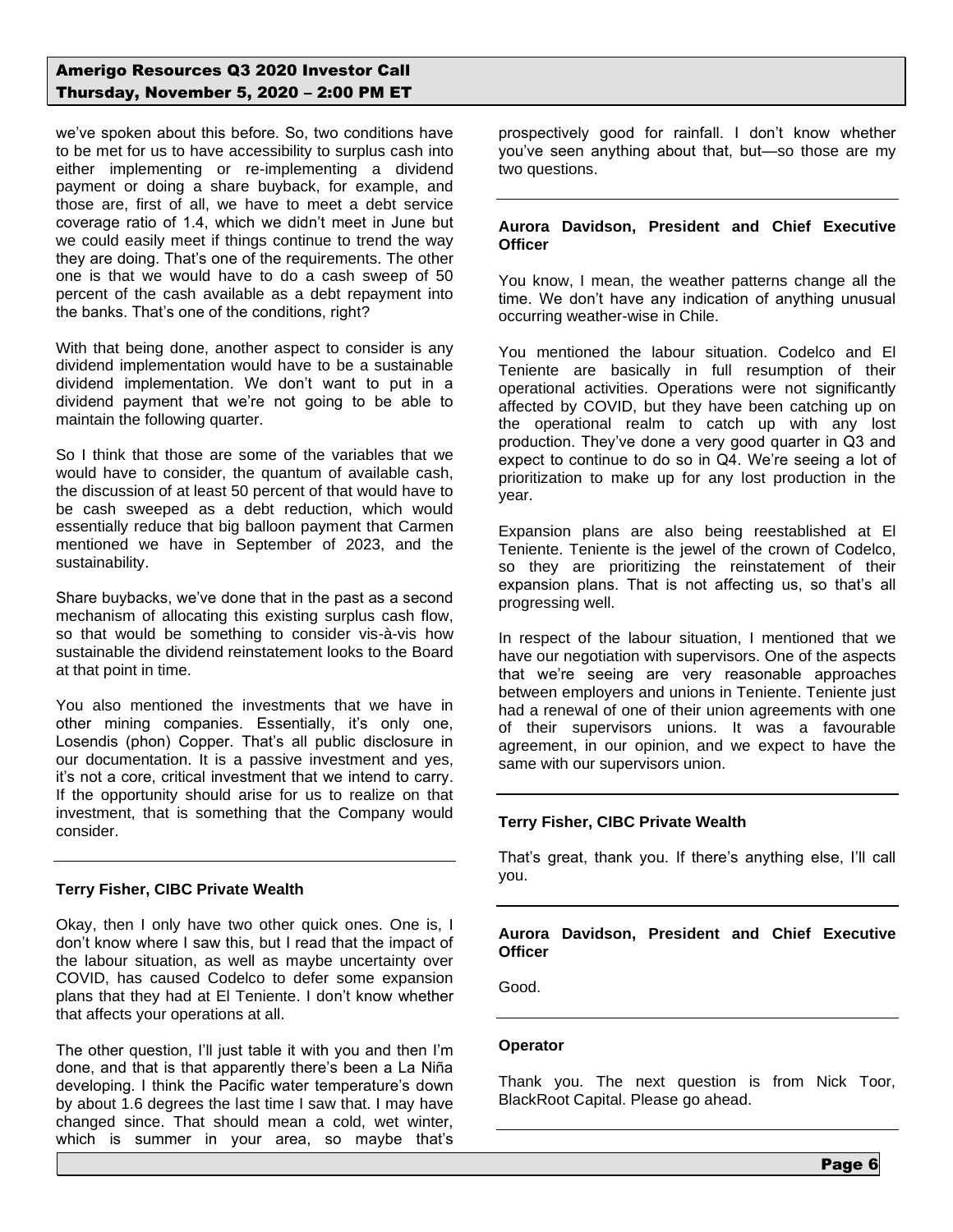## **Nick Toor, BlackRoot Capital**

Hi, guys. Congrats on a good quarter. Finally seeing some change (phon) in copper. I have a—I was wondering if you're in a position now to give a bit of colour on what you expect to happen in 2021. I know when we started, sort of, the expansion a few years ago, our goal was roughly \$1.50, \$1.45 of cash costs and 80 million to 85 million pounds of production. I think what you're guiding for this quarter, the fourth quarter, is \$1.65 and roughly around 70 million pounds of production, so you're sort of getting there. I wanted to see if (inaudible) all the initiatives there that you've launched and what is in progress, do you have any thoughts on whether you see a line of sight to the original numbers.

## **Aurora Davidson, President and Chief Executive Officer**

Nick, I think this call is still a little bit premature. I understand that this is a question that's of foremost importance to people that have been following us for some time. We will be releasing our production results and our production and cost guidance for 2021 within the first two weeks of January. We're not going to wait until February 15 or so when we release the 2020 financial results. But we're in the middle right now of the planning and the quantification of our goals both in terms of production, in terms of Capex prioritization, and in terms of costs for next year, so I don't want to put on a number or a series of numbers that are not fully backed up and checked and double checked and triple checked. So I understand your interest. Of course, we're the first ones to have that nailed down, but we don't want to come up with a number that we cannot fully back up. Just give us until the first two weeks of January to have a fully structured and finalized set of data for 2021 that we can solidly put in front of us, all of you guys.

### **Nick Toor, BlackRoot Capital**

Okay, that's fair. I appreciate that colour.

Then, you know, in terms of your current debt, obviously it's getting whittled down to a pretty fairly manageable level. I was wondering if you had thought about sort of refinancing it in light of the much lower leverage of the Company and to potentially get some more head room in terms of what you can do with your cash. Because at this level, and copper prices are even anywhere near \$3 a pound next year, your leverage ratios are very low.

### **Aurora Davidson, President and Chief Executive Officer**

Correct. No, that's a good question and that is certainly something that we're working on. I don't know if our bankers are on the line, but we are interested in having those discussions with them. Our next debt repayment is in March. I think that that is a very good point in time to initiate those discussions and to see what can be done. With our current cash generation profile as it is building up right now with the current production levels, the cost, and the copper prices, this debt could be essentially repaid within two, two and a half years. That may not be necessarily the best scenario for our bankers. I mean, we are a reliable company. We look at turning this debt into five years, eight years. It's all very manageable and it's something that we're seriously considering. But it is a discussion that we will be putting up at the end of Q1 of 2021.

## **Nick Toor, BlackRoot Capital**

Okay, and last question, it's sort of perplexing on why the stock price is not reacting to all these sorts of developments and (inaudible) copper prices. I don't know if you have any feedback which you've heard from investors on that front.

## **Aurora Davidson, President and Chief Executive Officer**

No, I haven't heard a lot of that. We haven't been doing a lot of investor outreach, or we basically haven't been doing a lot of investor outreach this year. In our Eisenhower Matrix of priorities, the first priority was to get the results and have a solid quarter behind us. I think we're there now, and I think that a lot of work has happened to get us to the results that we are disclosing for Q3. So that is, for me, a good starting point to revamp and to reignite our communication efforts. But before that, we needed to get this operation solidly on track, and I think we're at that point where we can start allocating some of our man hours into re-telling our story and reigniting the interest of the public markets on it.

# **Nick Toor, BlackFoot Capital**

Okay, great. I appreciate it. Thank you so much.

### **Operator**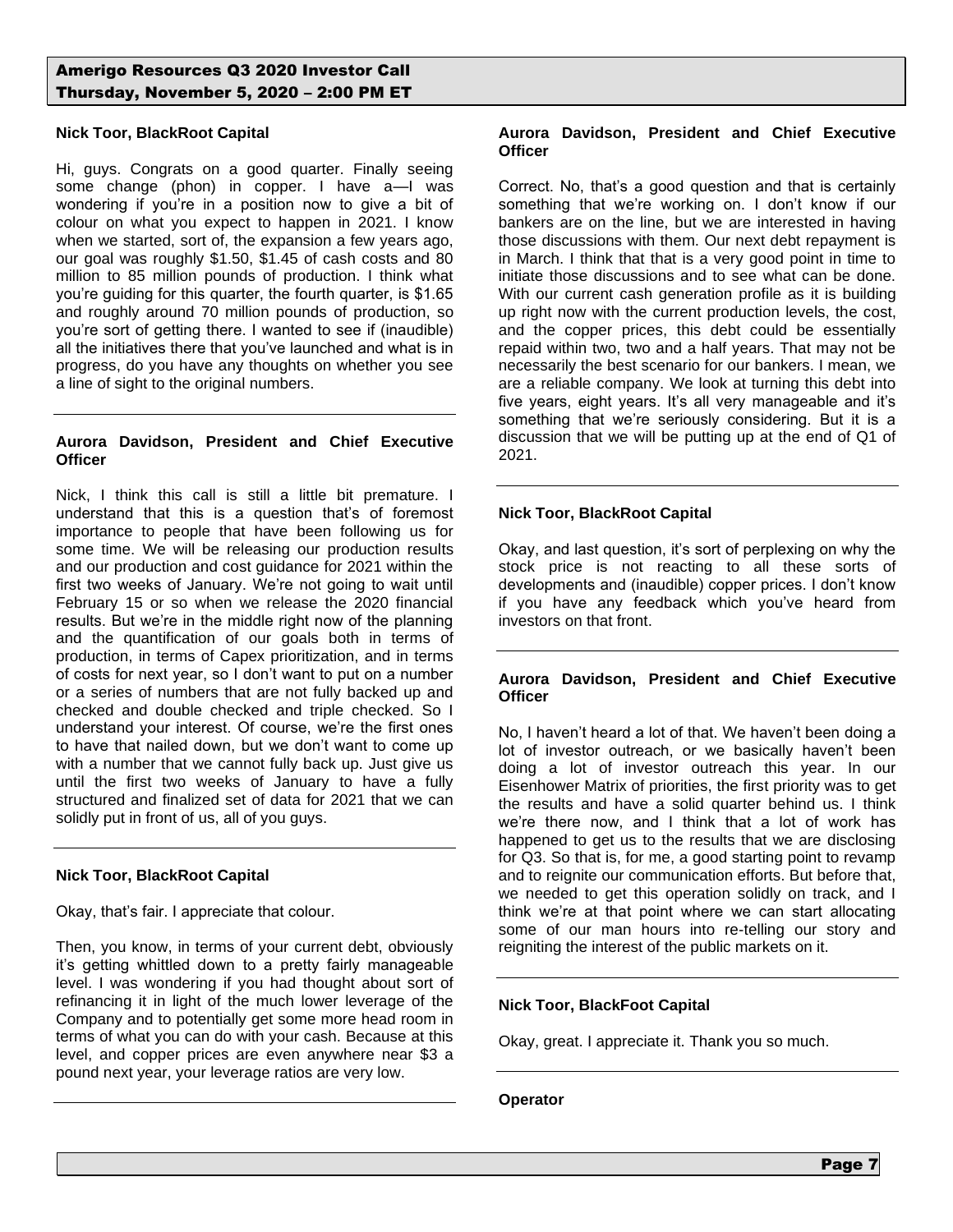Thank you. Once again, please press star, one, on your device keypad if you have a question.

The next question is from Steven Authrige (phon). Please go ahead.

### **Steven Authrige**

Hello there. A question for you about the DET royalty. At the end of the quarter, it was \$10.2 million you owed, and yet you've deferred \$7.3 million. Why did you not defer the whole amount?

### **Aurora Davidson, President and Chief Executive Officer**

We didn't—yes, Steven. We didn't defer royalties. We deferred settlement adjustments, M+3 settlement adjustments that were due to us in the (inaudible) revenue stream. We didn't discuss and we didn't defer any royalties. Those are being paid in the ordinary course of business.

## **Steven Authrige**

Oh, okay, that's good. Obviously, I've got that wrong. Another question for you is on moly. It's really a small piece of the pie right now, and yet you're doing some expansion on the moly facility and I think that seems to be a bit odd.

### **Aurora Davidson, President and Chief Executive Officer**

No, we completed a moly plant expansion two years ago, basically to be able to process the additional moly that was contributed by the Cauquenes stream. We haven't been doing any further work on moly to enhance moly production capacity this year. That's all part—the end of the tail of the Cauquenes expansion project.

### **Steven Authrige**

Okay, okay. I guess, just to follow up from what you just said, if you do renegotiate the total debt, making it about a five or eight years or something of that nature, that would presume that the dividends would definitely be installed. Is that what's happening?

### **Aurora Davidson, President and Chief Executive Officer**

Well, yes, if you consider the amount of EBITDA that would be generated—or EBITDA is not affected, but the amount of EBITDA room that wouldn't have to be allocated to meet those debt repayments in '21, '22, and '23, yes, your conclusion is a correct one.

## **Steven Authrige**

Yes. Okay, good. Thank you.

### **Operator**

Thank you. Once again, please press star, one, on your device keypad if you have a question.

The next question is from Terry Fisher, CIBC Private Wealth. Please go ahead.

## **Terry Fisher, CIBC Private Wealth**

Yes, I forgot. I'd just like to follow up, if I could, on the idea that down the road—you know, given everything you've been through with the expansion of the existing plant and there's a lot of expertise there, and I think again, I've got to go back to what Rob used to talk about, not because it was Rob, but just because I found it intriguing that there were other opportunities at similar mining locales where you could apply this kind of expertise. You've got a lot of additional amount of technological expertise. Aurora, I listen to you talking about what's going on in the plant, and it's hard to believe that your background is in finance. You sound more like an engineer. But this ought to be something that could be useful for some other locations, if that's still on the agenda to explore down the road.

### **Aurora Davidson, President and Chief Executive Officer**

Absolutely, Terry, it is. We are the only company that is treating tailings at this volume and generating an economic activity and an economic return out of that. We continue to have discussions with Codelco. We continue to have discussions with other companies in Chile. We do believe that this is a model that can be cut and pasted in a very efficient way, provided it yields an economic return, and we think that that is something achievable. So that's the cherry on top of the pie. That's the growth aspect, growth factor of the Company.